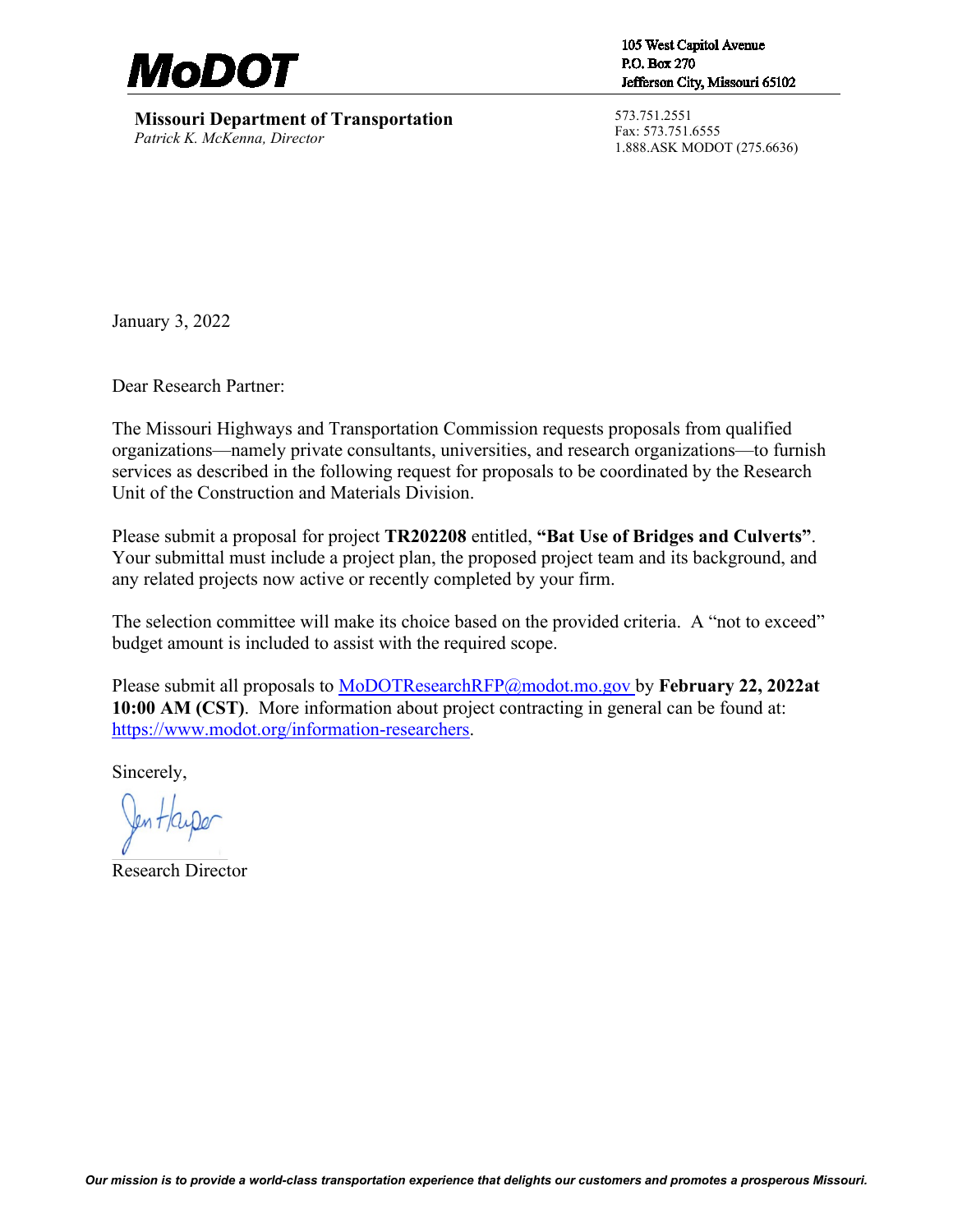CCO Form: CM09  $04/11$  (AR) Approved: Revised: 03/20 (BDG) Modified:

#### **REQUEST FOR PROPOSALS BAT USE OF BRIDGES AND CULVERTS** TR202208

# **TABLE OF CONTENTS**

| PROPOSAL.  |  |
|------------|--|
|            |  |
|            |  |
| (A)        |  |
| (B)        |  |
| (C)        |  |
| (D)        |  |
| (E)<br>(F) |  |
|            |  |
|            |  |
|            |  |
| (A)        |  |
| (B)        |  |
| (C)        |  |
|            |  |
| (A)        |  |
|            |  |
|            |  |
|            |  |
|            |  |
| (B)        |  |
|            |  |
|            |  |
|            |  |
|            |  |
| (C)        |  |
|            |  |
|            |  |
|            |  |

TR202208, Bat Use of Bridges and Culverts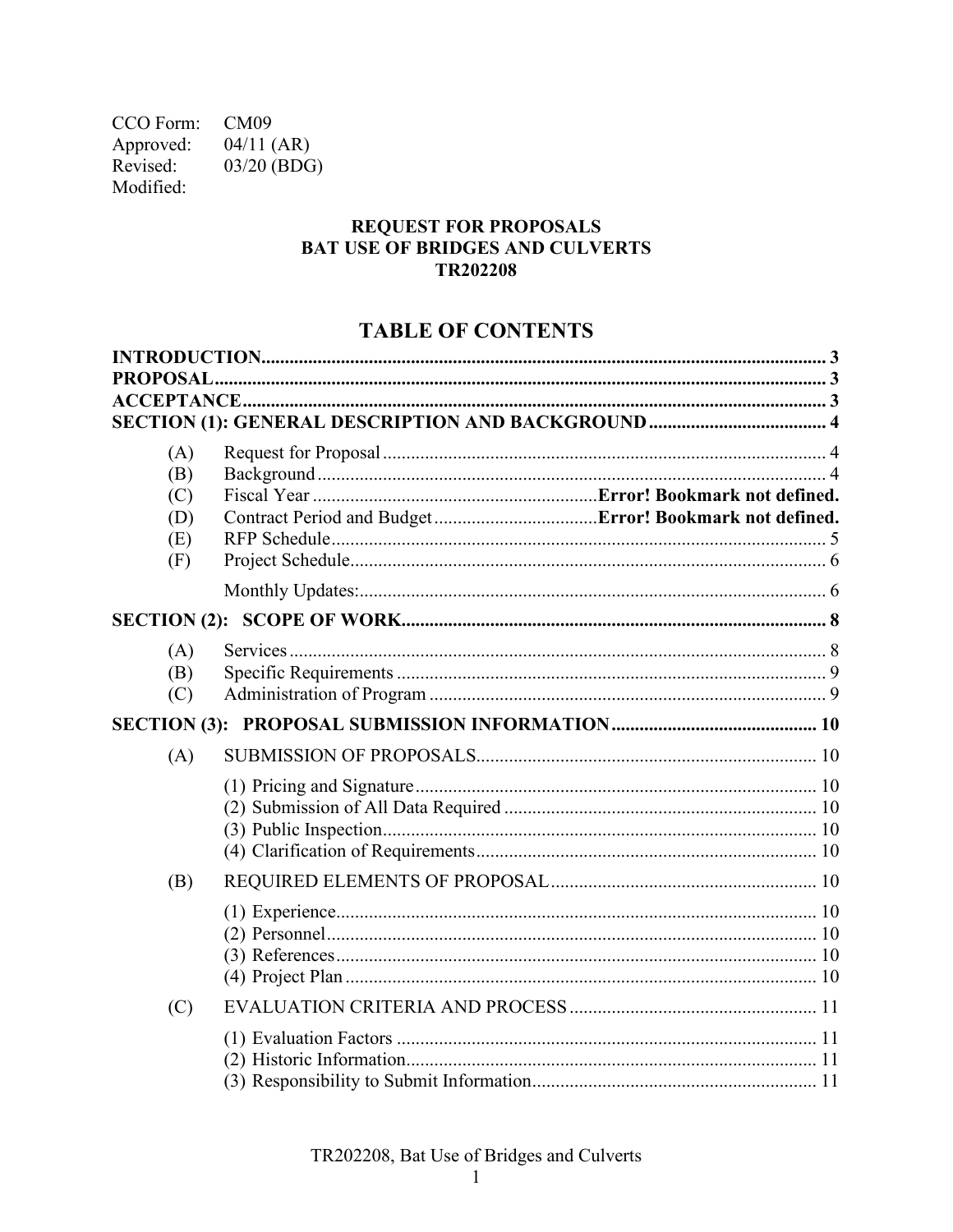| (D)                        |                                                                       |  |
|----------------------------|-----------------------------------------------------------------------|--|
|                            |                                                                       |  |
|                            |                                                                       |  |
| (A)                        |                                                                       |  |
|                            |                                                                       |  |
| (A)                        |                                                                       |  |
| (B)                        |                                                                       |  |
| (C)                        |                                                                       |  |
| (D)                        |                                                                       |  |
| (E)                        |                                                                       |  |
| (F)                        |                                                                       |  |
| (G)                        |                                                                       |  |
| (H)                        |                                                                       |  |
| (I)                        |                                                                       |  |
| $\left( \mathrm{J}\right)$ |                                                                       |  |
| (K)                        |                                                                       |  |
| (L)                        | Proof of Lawful Presence for Sole Proprietorships and Partnerships 15 |  |
| (M)                        |                                                                       |  |
| (N)                        |                                                                       |  |
| (O)                        |                                                                       |  |
| (P)                        |                                                                       |  |
| (Q)                        |                                                                       |  |
| (R)                        |                                                                       |  |
| (S)                        |                                                                       |  |
| (T)                        |                                                                       |  |
| (U)                        |                                                                       |  |
| (V)                        |                                                                       |  |
| (W)                        |                                                                       |  |
| (X)                        |                                                                       |  |
|                            | <b>EXHIBIT A: ANNUAL WORKER ELIGIBILITY VERIFICATION AFFIDAVIT 18</b> |  |
|                            | <b>EXHIBIT B: APPLICANT AFFIDAVIT FOR SOLE-PROPRIETORSHIP OR</b>      |  |
|                            |                                                                       |  |

# **LIST OF ACRONYMS**

| <b>FHWA</b>  | Federal Highway Administration                  |
|--------------|-------------------------------------------------|
| <b>MHTC</b>  | Missouri Highways and Transportation Commission |
| <b>MoDOT</b> | Missouri Department of Transportation           |
| <b>RFP</b>   | Request for Proposals                           |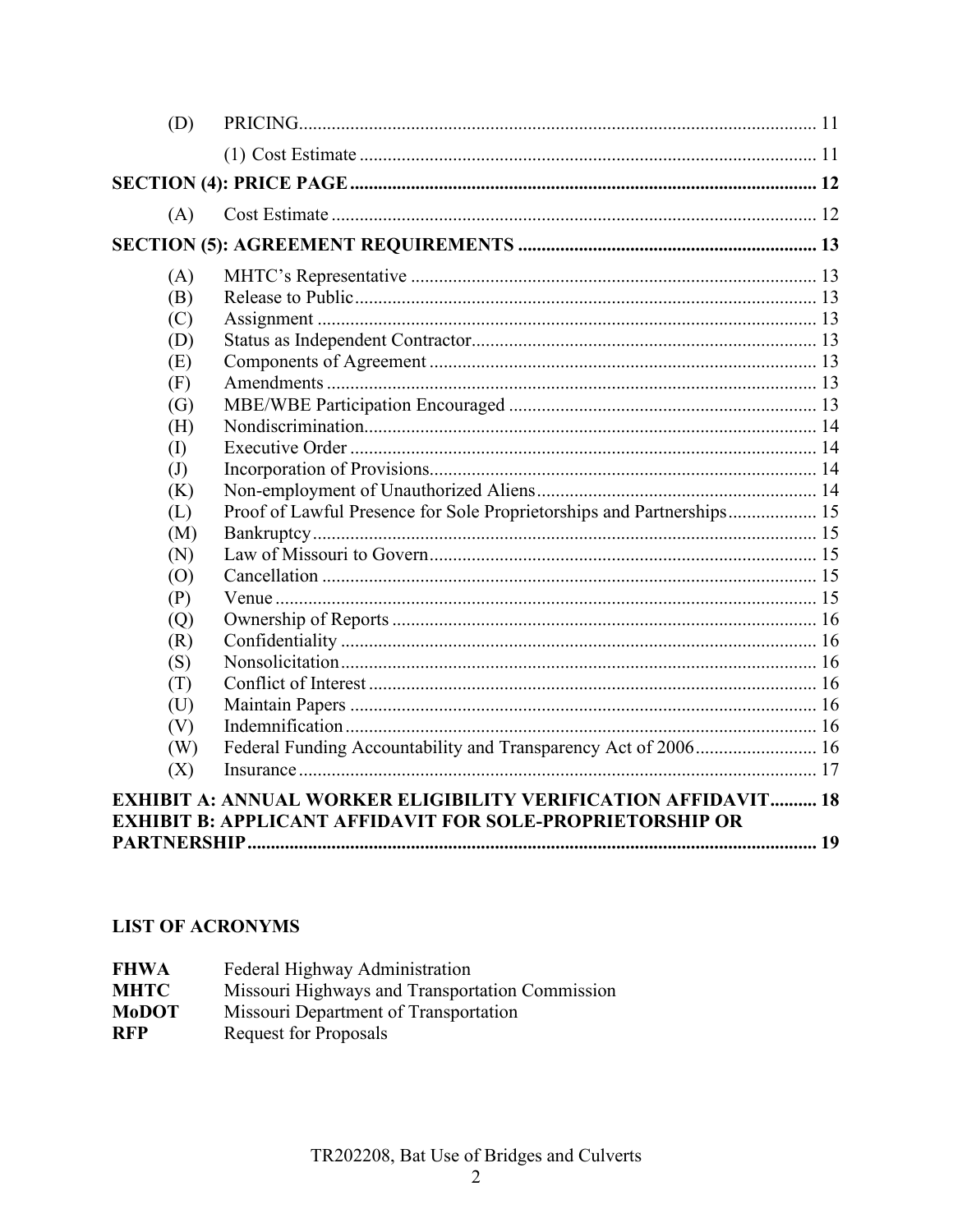#### **INTRODUCTION**

<span id="page-3-0"></span>This Request for Proposals (**RFP**) seeks proposals from qualified organizations (**Offeror**) to furnish the described services to the Missouri Highways and Transportation Commission (**MHTC**). MHTC reserves the right to reject any and all proposals for any reason whatsoever. Time is of the essence for responding to the RFP within the submission deadlines.

#### **PROPOSAL**

- <span id="page-3-1"></span>(1) The Offeror shall provide a fee proposal to MHTC on the **PRICE PAGE** in accordance with the terms of this RFP.
- (2) The Offeror agrees to provide the services at the fees quoted, under the terms of this RFP.

<span id="page-3-2"></span>

| Authorized Signature of Offeror: |               |                           |
|----------------------------------|---------------|---------------------------|
|                                  |               |                           |
| Printed or Typed Name:           |               |                           |
| Mailing Address:                 |               |                           |
|                                  | State:        | $\overline{\text{Zip: }}$ |
|                                  | $\text{Fax:}$ |                           |
| Electronic Mail Address:         |               |                           |
|                                  |               |                           |

#### **ACCEPTANCE**

This proposal is accepted by MHTC.

Name and Title Date

TR202208, Bat Use of Bridges and Culverts

 $\mathcal{L}_\text{max}$  , and the contribution of the contribution of the contribution of the contribution of the contribution of the contribution of the contribution of the contribution of the contribution of the contribution of t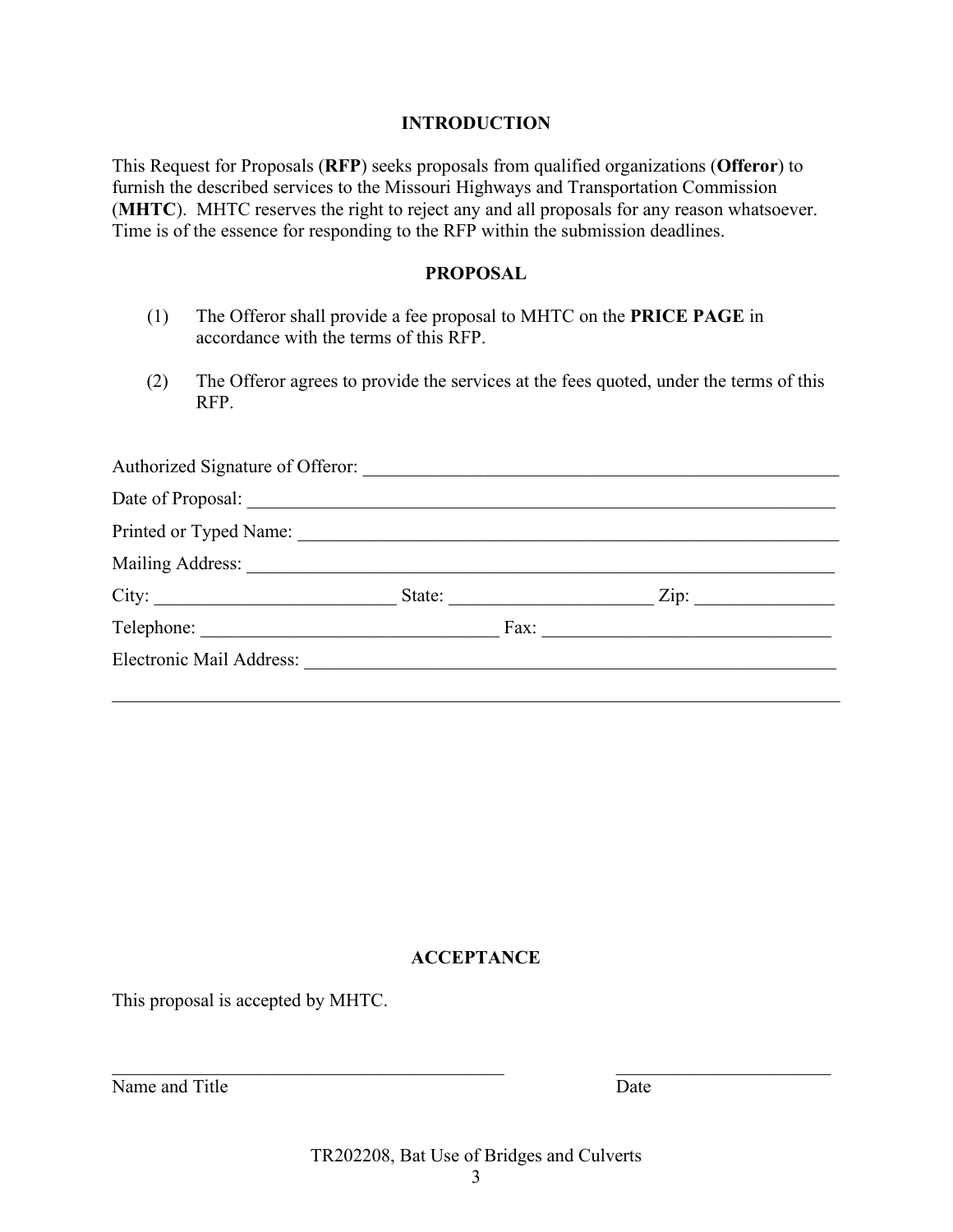#### **SECTION (1): GENERAL DESCRIPTION AND BACKGROUND**

<span id="page-4-1"></span><span id="page-4-0"></span>**(A) Request for Proposal:** This document constitutes an RFP from qualified organizations to conduct the **TR202208 Bat Use of Bridges and Culverts** study for the MHTC and Missouri Department of Transportation (MoDOT).

<span id="page-4-2"></span>**(B) Background:** Bats occasionally use transportation structures like bridges and box culverts as either day or night roosts. Such structures may serve as day roosts that protect bats from predators, buffers against harsh weather conditions, and generally provide favorable microclimates for resting or raising their young. Bridge expansion joints or other crevices provide attractive day roost conditions for bats. Night roosts, where bats gather to digest their food between nightly feedings are often found in open areas between bridge support beams that are protected from the wind.

Missouri is home to fourteen species of bats, with some being classified as federally endangered or threatened under the Endangered Species Act (ESA), and some have been proposed for listing on the ESA. This project will focus on five species of bats:

- Indiana Bat (endangered)
- Gray Bat (endangered)
- Northern long-eared Bat (threatened)
- Tricolored Bat (proposed)
- Little Brown Bat (proposed)

On certain bridge or culvert projects, MoDOT is required to inspect a structure for presence and use by bats before any work can be started and report findings to the local Missouri Fish and Wildlife Service Field Office. Due to the height, width, placement over water and general complexity of some structures, MoDOT Environmental Specialists sometimes find it difficult to carefully search all of the joints and crevices. MoDOT is seeking to improve the safety, effectiveness, and cost efficiency of detecting bats on transportation structures.

In this project, MoDOT would like to refine what the department already knows and learn more about bats using transportation structures such as bridges and box culverts, along with what technologies may be available to aid in inspecting structures for bats. MoDOT is also interested in learning proper techniques to temporarily keep bats off transportation structures for construction or maintenance operations. This project is intended to compile what is currently known about detection of bats on transportation structures, and how best to deter them from roosting on structures. It is anticipated that the project will involve a thorough literature search; review of unpublished reports; surveys of other DOTs, agencies, academia; and any other potential sources of relevant information. These efforts should result in a report and presentation that present findings for some of the most safe, effective, and cost-efficient methods of detecting and deterring bats on transportation structures. **Depending on the results obtained from this project, the department may conduct a Phase 2 study. This Phase 2 project would be directly contracted with the research team from Phase 1 after negotiation of the scope and**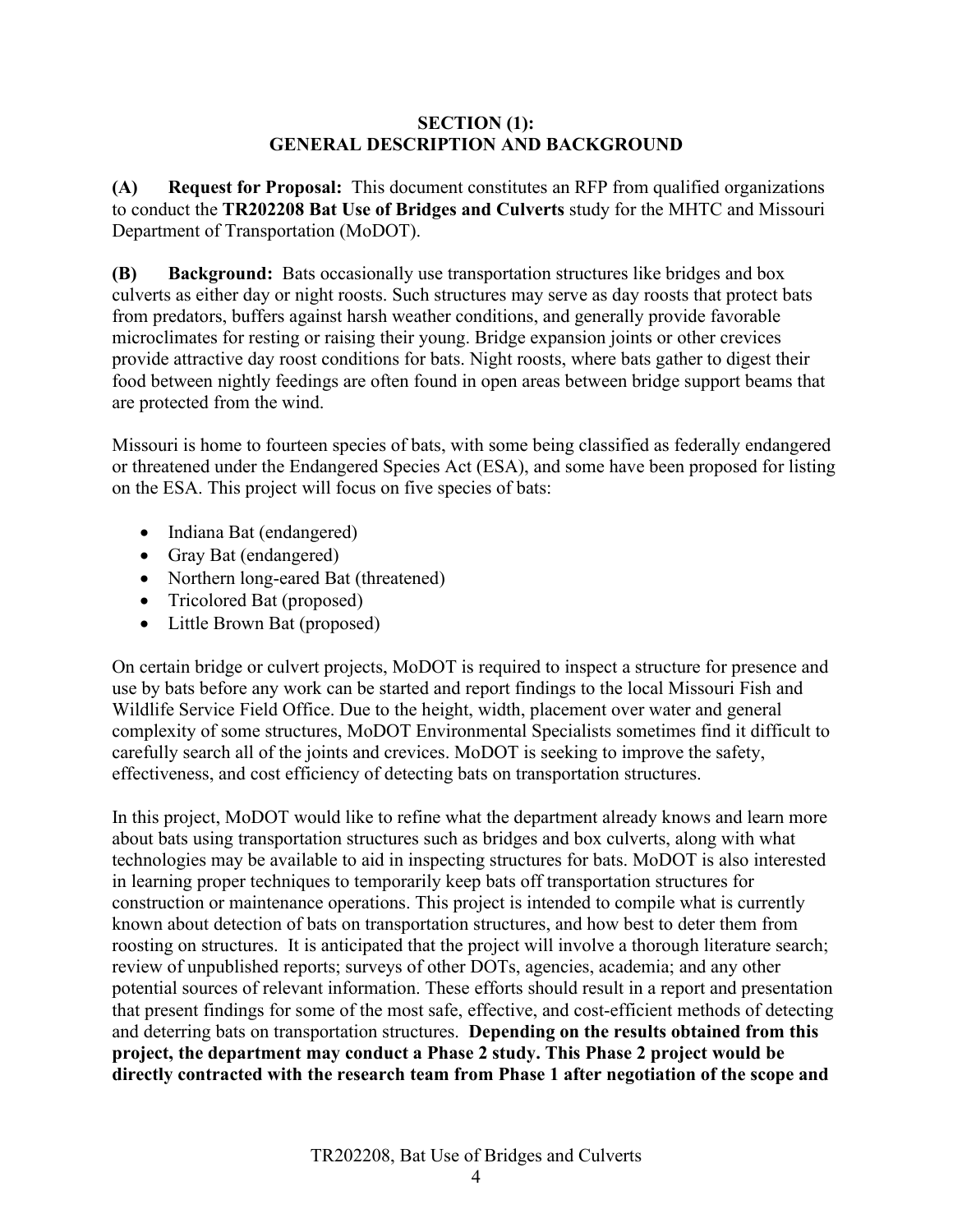**budget for Phase 2.** Equipment necessary to perform Phase 2 will be purchased and retained by the department as part of the Phase 2 contract.

Some of the questions to be answered in this research project include, but are not limited to;

- What technologies are available to survey for bat presence/absence and use of bridges and culverts?
	- o MoDOT would like information regarding the efficacy and limitations of using thermal imaging technology for these types of detection surveys.
	- o What other methods have been tested and are currently employed to detect bats on transportation structures? What are their success rates in detecting bat presence and use of bridges and culverts?
	- o Possible technologies include, but are not limited to, the use of drones, borescope cameras, mirrors, and ultrasonic acoustic detectors.
- What technologies are available to help temporarily or permanently deter bats from transportation structures?
	- o Are there technologies that have been successfully employed to deter bat use of a structures?
	- o Are there any methods currently being used or considered by the wind energy industry that are trying to deter bats from foraging around turbines that could be used at transportation structures (e.g., noise, lighting) to keep bats from returning?
	- o Are there sound frequencies, decibel levels, or lights that have been more effective than others at deterring bats?
- **(C) Fiscal Year:** MoDOT's fiscal year runs from July 1-June 30.
- **(D) Contract Period and Budget:** The contract period will run for **12 months**

<span id="page-5-0"></span>**(E) RFP Schedule:** The following RFP Schedule of Events represents MoDOT's best estimate of the schedule that shall be followed. The time of day for the following events shall be between 7:30 am and 4:00 pm, Central Standard Time. MoDOT reserves the right at its sole discretion to expand this schedule, as it deems necessary, without any notification except for the deadline date for submitting a proposal.

| Date:     | <b>Action:</b>                                                                                                          |
|-----------|-------------------------------------------------------------------------------------------------------------------------|
| 1/3/2022  | MoDOT posts RFP to the website:<br>https://www.modot.org/research-requests-proposal.                                    |
| 1/24/2022 | Written comments or questions must be submitted to<br>MoDOTResearchRFP@modot.mo.gov.                                    |
|           | This is the only acceptable method for contact regarding the<br>RFP and contacting MoDOT employees via other methods is |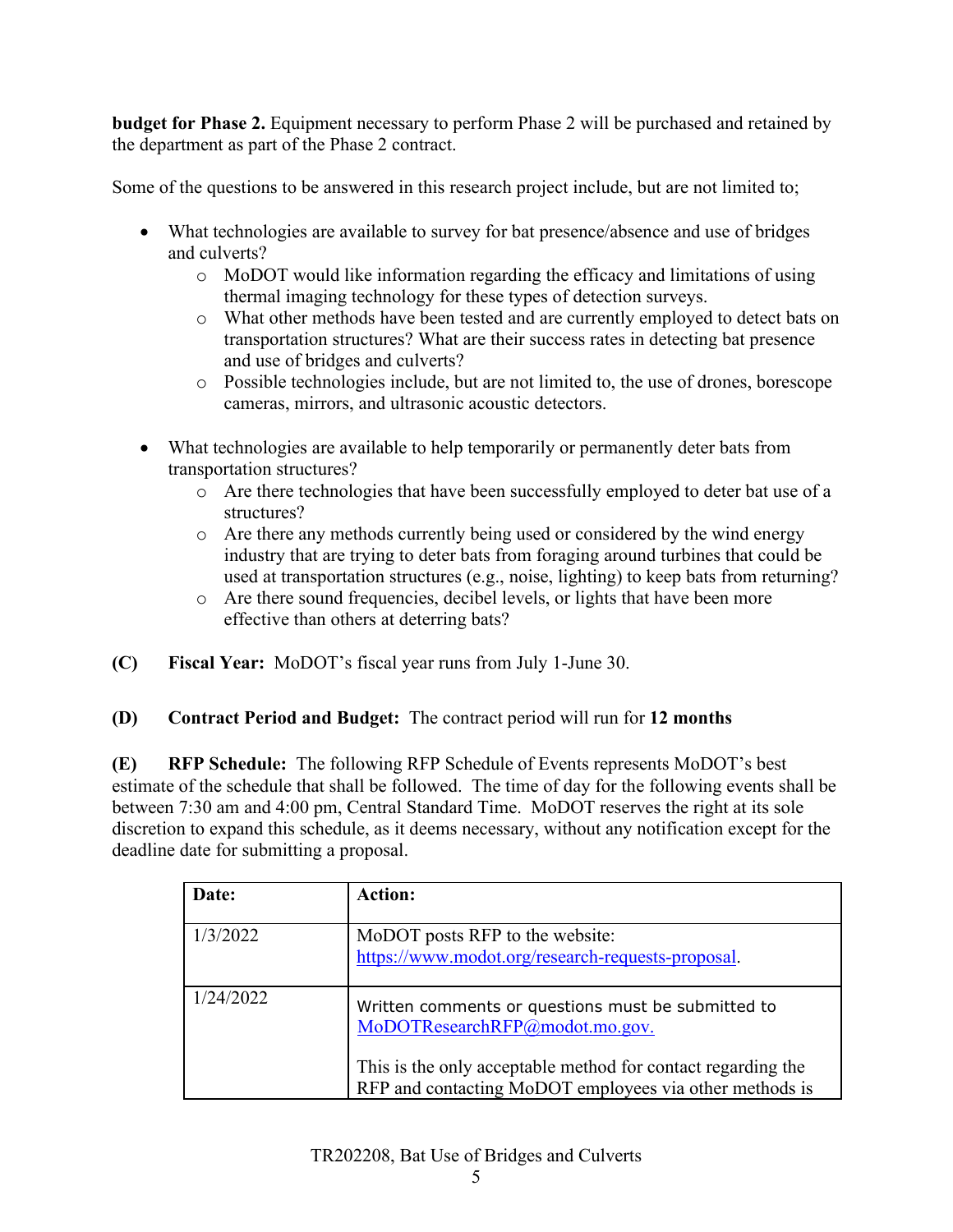|                | prohibited. Not adhering to this rule is cause for<br>disqualification of the proposal. This includes all requests for<br>information, data, and manuals. |
|----------------|-----------------------------------------------------------------------------------------------------------------------------------------------------------|
| 2/7/2022       | MoDOT will post written responses publicly on the website:<br>https://www.modot.org/research-requests-proposal                                            |
| 2/22/2022      | Written proposals must be submitted to                                                                                                                    |
| 10:00 AM (CST) | MoDOTResearchRFP@modot.mo.gov.                                                                                                                            |
| 3/14/2022      | MoDOT will notify submitters about project selection, or if<br>needed about interviews to finalize selection.                                             |

<span id="page-6-0"></span>**(F) Project Schedule:** The following is an estimate of the project timeline or information on key dates within the project, presuming the project starts **April 11, 2022**. Proposals need to include a work plan with a proposed timeline. While alternative timelines will be considered, an extension is unlikely. The project timeline will be finalized during the contracting phase.

**Last working day of each quarter:** Quarterly updates on work accomplished during the quarter are due on or before the last working day of March, June, September, and December during the course of the project. These quarterly updates shall be submitted electronically to the MoDOT project manager. These updates are the basis for information in the Statewide Planning and Research (SPR) Quarterly Report that the Construction and Materials Division submits to FHWA at the end of each quarter of the fiscal year.

<span id="page-6-1"></span>**Monthly Updates:** E-mail and phone communications with MoDOT contacts are required to provide on-going updates of progress.

**4/25/2022– Kick-off meeting** A kick-off meeting with MoDOT will be scheduled to discuss project requirements and deliverables. The dates of key milestones and deliverables will be determined from this meeting.

**1/16/2023– Draft Report due:** A draft final synthesis report is required. One or more revisions should be anticipated. A final report must have the standard documentation form completed and should have sections consistent with the typical research report.

**2/15/2023– Final Presentation due:** The contractor will present the results, recommendations, and suggestions for technologies to pilot in a second phase to MoDOT and other stakeholders by this date. The contractor will coordinate location and date with MoDOT.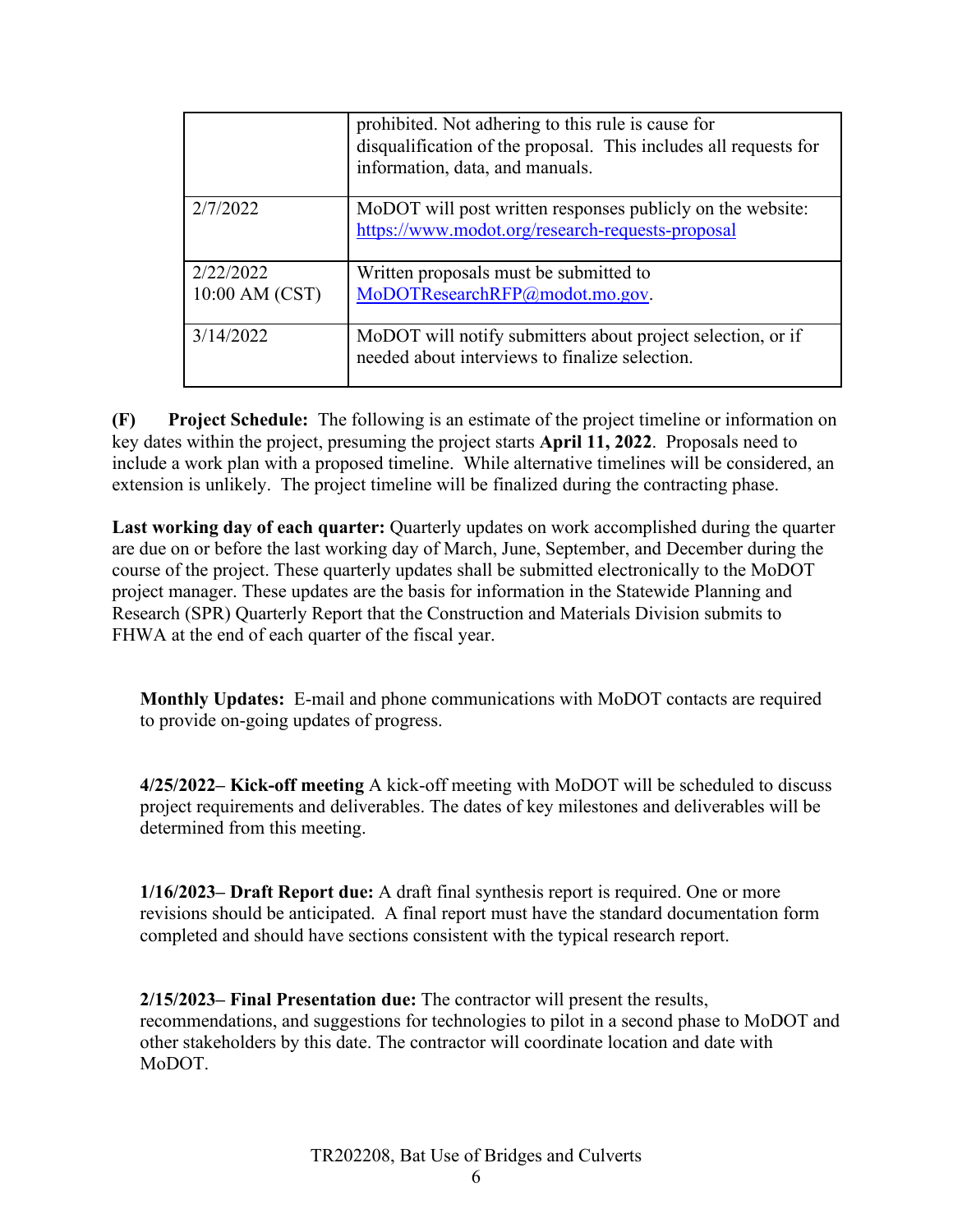**3/15/2023– Final Report due:** A completed final synthesis report is due. It is important to complete any corrections to the final report by this due date.

**4/15/2023**– **Final Invoice due:** Any invoices for project are due by this date.

**4/15/2023**– **Contract Ends:** The contract will end on this date.

(For report templates and a standard form see: [https://www.modot.org/information](https://www.modot.org/information-researchers)[researchers.](https://www.modot.org/information-researchers))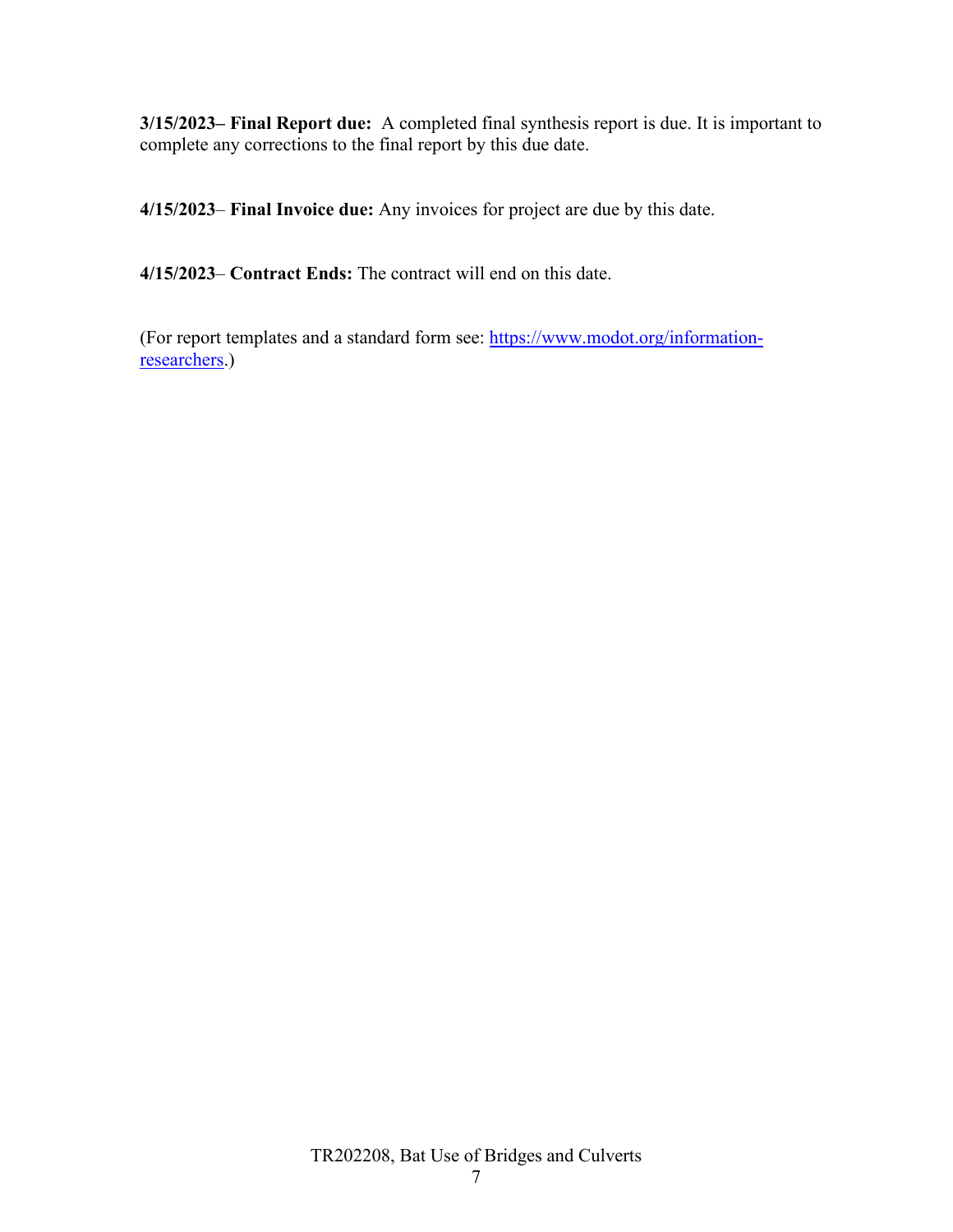#### **SECTION (2): SCOPE OF WORK**

<span id="page-8-1"></span><span id="page-8-0"></span>**(A) Services:** The successful Offeror shall provide the following services not to exceed **\$100,000**. The Offeror shall provide MoDOT with an overall synthesis of information collected about bats using transportation structures such as bridges and box culverts, along with what technologies that may be available to aid in inspecting structures for bats. MoDOT is also interested in learning proper techniques to temporarily keep bats off structures for construction or maintenance operations. Depending on the results obtained from this project, the department may conduct a Phase 2, for procedures and implementations. This Phase 2 project would be directly contracted with the research team from Phase 1 after negotiation of the scope and budget for Phase 2. Equipment necessary to perform Phase 2 will be purchased and retained by the department as part of the Phase 2 contract.

This project will focus on five species of bats:

- Indiana Bat (endangered)
- Gray Bat (endangered)
- Northern long-eared Bat (threatened)
- Tricolored Bat (proposed)
- Little Brown Bat (proposed)

The finalized work plan will detail implementation of the following tasks as well as the resources and schedule required to carry them out.

#### **TASK 1: Project Management**

The contractor will facilitate a kick-off meeting with MoDOT to review the work plan, scope, and schedule; and establish a protocol for regular ongoing communications and coordination with the team. The contractor will also develop minutes for the kick-off meeting and any status meetings that may be held during the project.

#### **TASK 2: Research and Literature Search**

The contractor will conduct a literature search, review unpublished reports; survey DOTs, academia, agencies, and other sources, to investigate any technologies available to aid in transportation structure inspections for bats. Research will also be conducted on the proper techniques to temporarily keep bats off structures for construction or maintenance operations.

#### **TASK 3: Respond to Questions and Concerns**

After researching past studies along with investigating other transportation agencies' best practices and procedures, the contractor will respond to questions and concerns of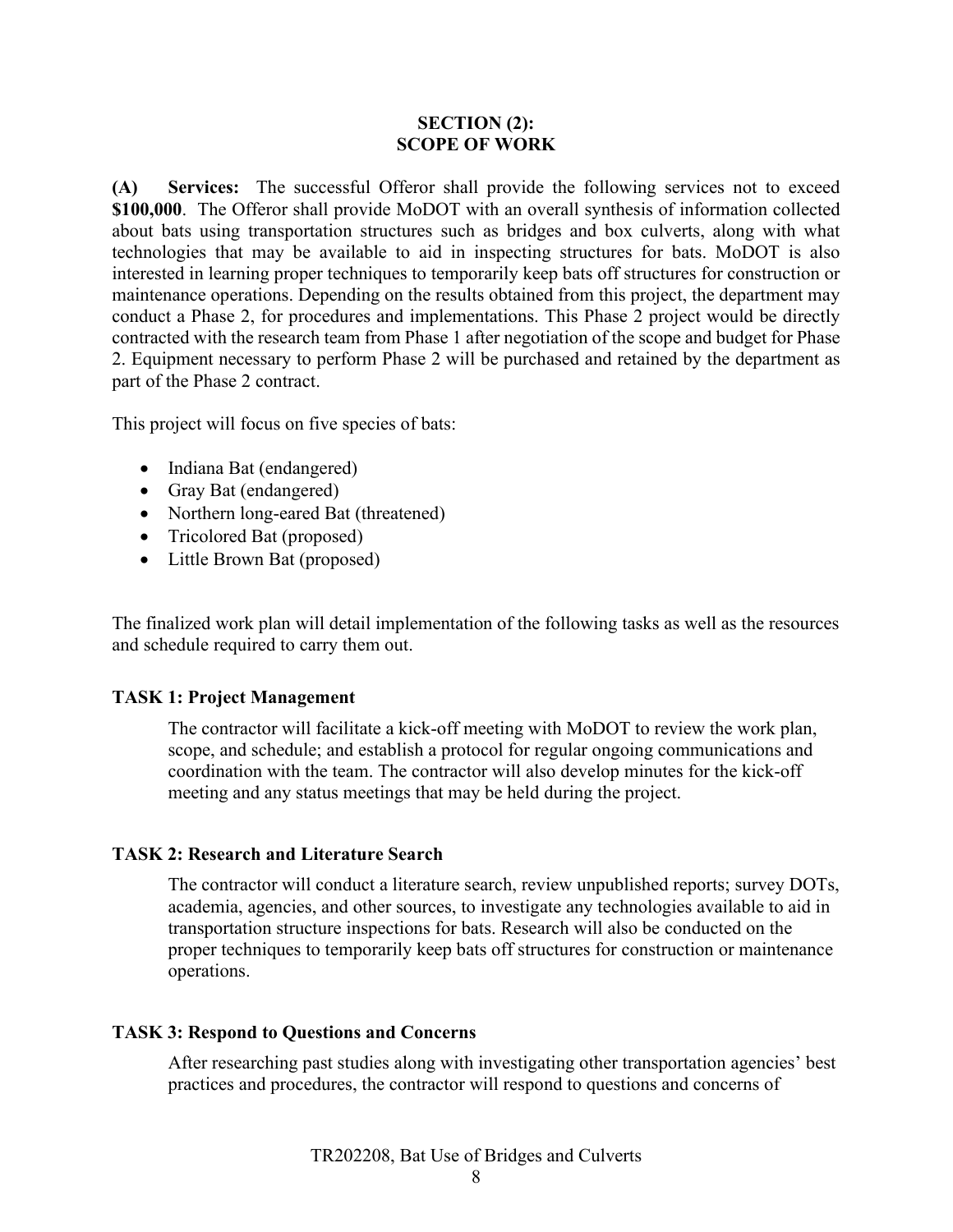MoDOT along with suggestions of technologies to pilot in a second phase. Questions and concerns include but are not limited to:

- What technologies are available to survey for bat presence/absence and use of bridges and culverts?
	- o MoDOT would like information regarding the efficacy and limitations of using thermal imaging technology for these types of detection surveys.
	- o What other methods have been tested and are currently employed to detect bats on transportation structures? What are their success rates in detecting bat presence and use of bridges and culverts?
	- o Possible technologies include, but are not limited to, the use of drones, borescope cameras, mirrors, and ultrasonic acoustic detectors.
- What technologies are available to help temporarily or permanently deter bats from transportation structures?
	- o Are there technologies that have been successfully employed to deter bat use of a structures?
	- o Are there any methods currently being used or considered by the wind energy industry to deter bats from foraging around turbines that could be used at transportation structures (e.g., noise, lighting) to keep bats from returning?
	- o Are there sound frequencies, decibel levels, or lights that have been more effective than others at deterring bats?

#### **TASK 4: Develop Draft Report and Research Summary**

#### **TASK 5: Presentation to MoDOT**

#### **TASK 6: Develop Final Report and Research Summary**

<span id="page-9-0"></span>**(B) Specific Requirements:** The Offeror will provide to Construction and Materials an electronic copy of a program proposal which will help bring the project to its successful completion.

<span id="page-9-1"></span>**(C) Administration of Program:** The Offeror will consult MHTC's representative regarding any concerns involved with the administration of the services provided pursuant to this RFP.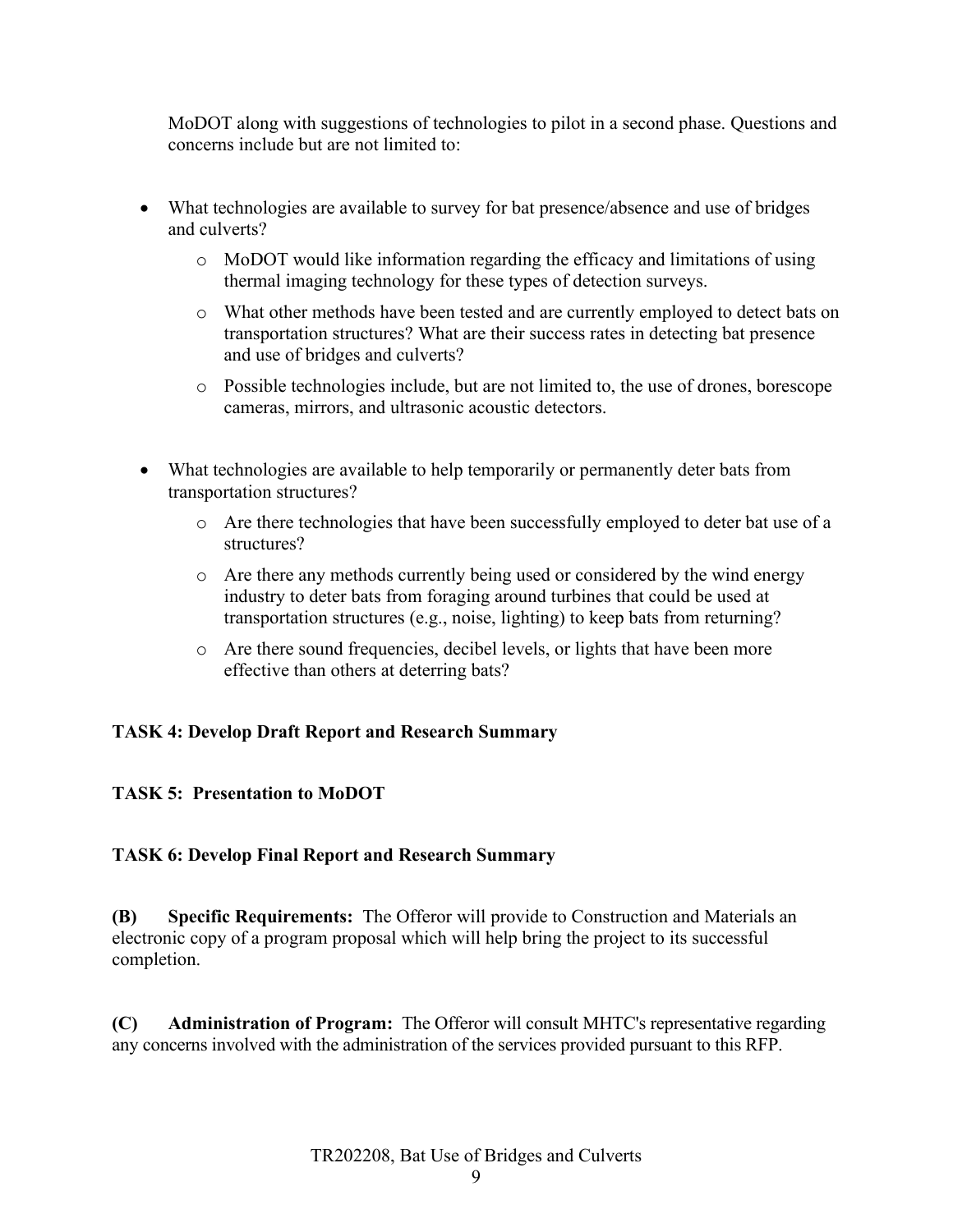#### **SECTION (3): PROPOSAL SUBMISSION INFORMATION**

#### <span id="page-10-1"></span><span id="page-10-0"></span>**(A) SUBMISSION OF PROPOSALS:**

- <span id="page-10-2"></span>**(1) Pricing and Signature:** Proposals must be emailed (with necessary attachments) by 10AM CST, on the due date indicated. Any form containing a signature line in this RFP and any amendments, pricing pages, etc. shall be electronically signed and returned as part of the proposal. Please reference the project title since more than one RFP may be due at one time. They must be emailed to the Research Director at: [MoDOTResearchRFP@modot.mo.gov,](mailto:MoDOTResearchRFP@modot.mo.gov) 573-526-3636.
- <span id="page-10-3"></span>**(2) Submission of All Data Required:** The Offeror must respond to this RFP by submitting all data required in paragraph (B) below for its proposal to be evaluated and considered for award. Failure to submit such data shall be deemed sufficient cause for disqualification of a proposal from further consideration.
- <span id="page-10-4"></span>**(3) Public Inspection:** The Offeror is hereby advised that all proposals and the information contained in or related thereto shall be open to public inspection and that MHTC does not guarantee nor assume any responsibility whatsoever in the event that such information is used or copied by individuals person(s) or organization(s). Therefore, the Offeror must submit its proposal based on such conditions without reservations.
- <span id="page-10-5"></span>**(4) Clarification of Requirements:** Any and all questions regarding specifications, requirements, competitive procurement process, or other questions must be directed to the Research Director at [MoDOTResearchRFP@modot.mo.gov.](mailto:MoDOTResearchRFP@modot.mo.gov)

#### <span id="page-10-6"></span>**(B) REQUIRED ELEMENTS OF PROPOSAL**

<span id="page-10-7"></span>**(1) Experience:** The proposal must clearly identify the Offeror's experience in offering the services requested in this RFP during the past three (3) years. The description should include a list of the agencies which your institution has served or currently serves.

<span id="page-10-8"></span>**(2) Personnel:** Please indicate the name, location, telephone number, fax number and email address of the primary contact person for the Offeror. Information presented in this section should highlight the previous Offeror experience, as well as any work with other state agencies or local governments in Missouri. Offeror must furnish a complete listing of each Sub-Offeror, if any, and complete contact information for that Sub-Offeror.

<span id="page-10-9"></span>**(3) References:** Proposals should indicate the name, title, and telephone number of at least three officials of clients within the past three years.

<span id="page-10-10"></span>**(4) Project Plan:** A narrative style description must be included of how the Offeror will work with MoDOT in order to fulfill project-specific requirements. This section should be no longer than ten (10) pages in length, with a font size no less than 11 points. This length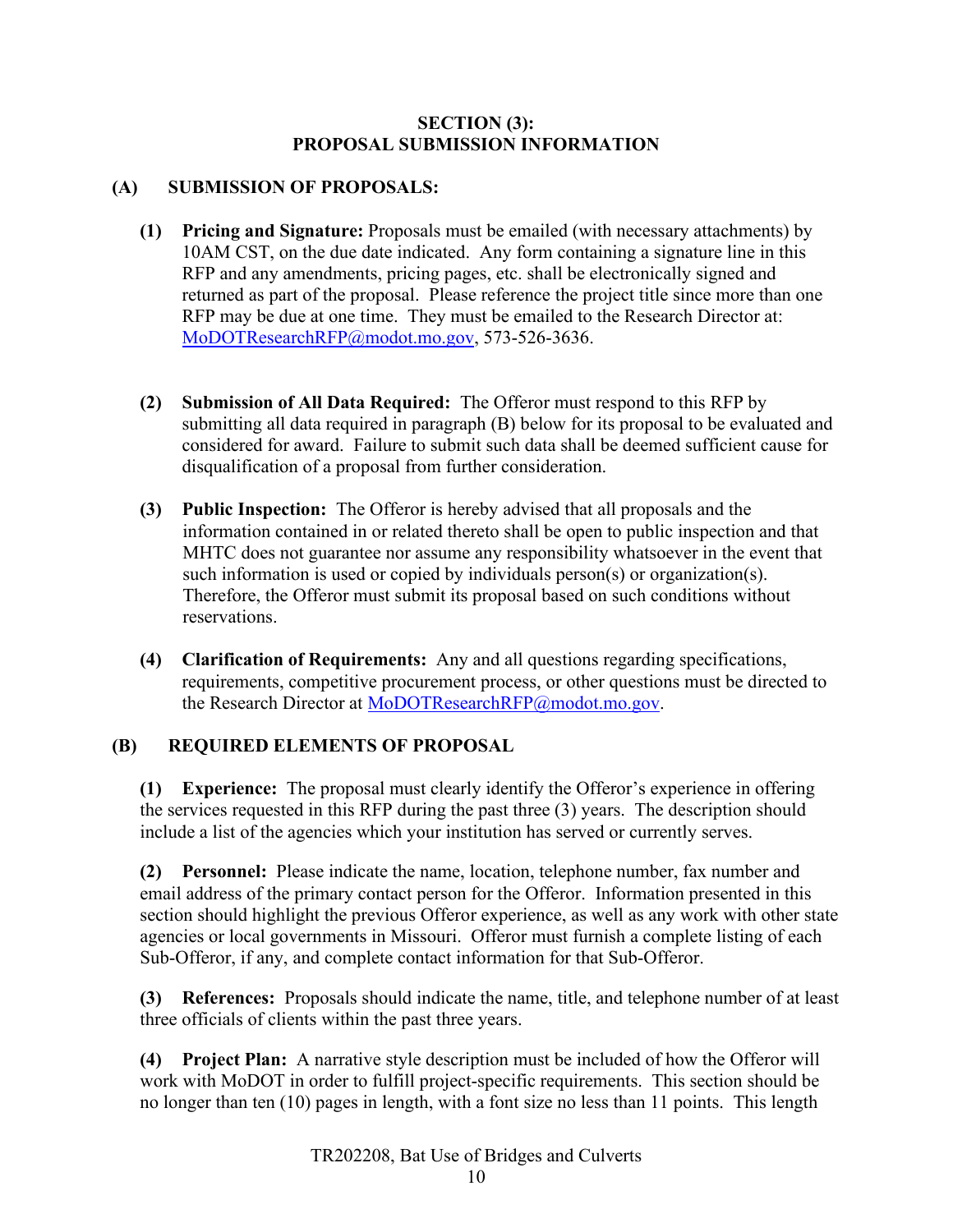limit does not include forms or resumes attached to the proposal. The project plan shall include all items outlined in Section 2 and recognize the ultimate authority of MoDOT to approve the work plans.

## <span id="page-11-0"></span>**(C) EVALUATION CRITERIA AND PROCESS**

<span id="page-11-1"></span>**(1) Evaluation Factors:** Any agreement for services resulting from this RFP shall be awarded to the Offeror providing the best proposal. After determining responsiveness, proposals will be evaluated in accordance with the following criteria:

- A. Experience, expertise and reliability;
- B. Proposed method of performance;
- C. Cost, fees and expenses;
- D. Overall clarity and quality of proposal; and
- E. Other preferred attributes.

<span id="page-11-2"></span>**(2) Historic Information:** MHTC reserves the right to consider historic information and facts, whether gained from the Offeror's proposal, question and answer conferences, references, or other sources, in the evaluation process.

<span id="page-11-3"></span>**(3) Responsibility to Submit Information:** The Offeror is cautioned that it is the Offeror's sole responsibility to submit information related to the evaluation categories and that both MHTC's representative is under no obligation to solicit such information if it is not included with the Offeror's proposal. Failure of the Offeror to submit such information may cause an adverse impact on the evaluation of the Offeror's proposal.

## <span id="page-11-4"></span>**(D) PRICING**

<span id="page-11-5"></span>**(1) Cost Estimate:** The Offeror must submit a proposed cost estimate for all services defined in the Scope of Work. This estimate must be shown on Section (4), Price Page, of this proposal which must be completed, signed, and returned with the Offeror's proposal. A detailed budget will be developed at a later date (for template see: [https://www.modot.org/information-researchers.](https://www.modot.org/information-researchers)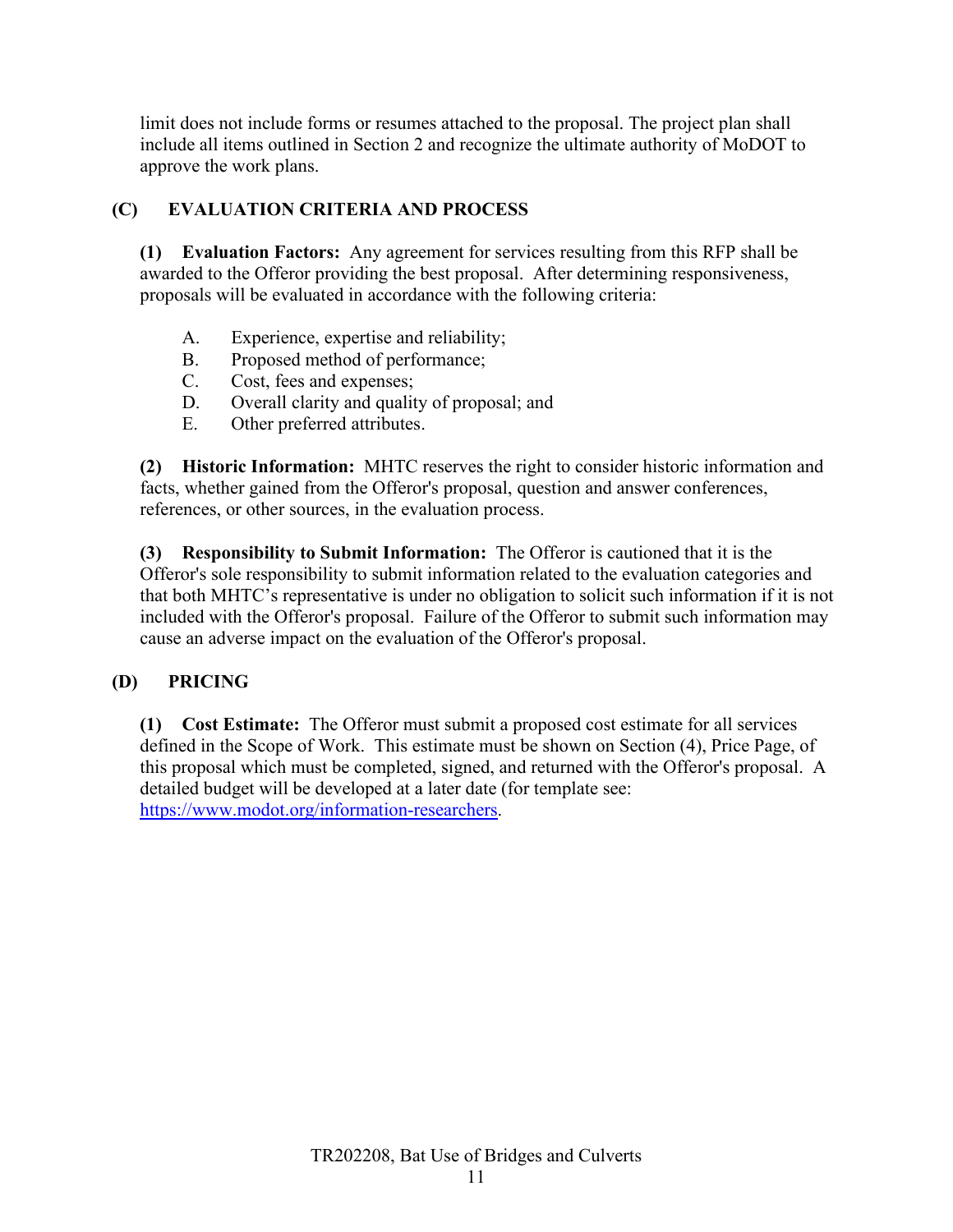### **SECTION (4): PRICE PAGE**

<span id="page-12-1"></span><span id="page-12-0"></span>**(A) Cost Estimate:** The Offeror shall indicate below all cost for providing services in accordance with the provisions and requirements stated herein:

| <b>Cost Estimate</b>                                      |                         |  |  |
|-----------------------------------------------------------|-------------------------|--|--|
| <b>Expenses</b>                                           | <b>Estimated Amount</b> |  |  |
| <b>Salaries</b>                                           |                         |  |  |
| <b>Benefits</b>                                           |                         |  |  |
| <b>Operating Expense</b>                                  |                         |  |  |
| F&A Cost                                                  |                         |  |  |
| Miscellaneous (list-attach additional<br>sheet if needed) |                         |  |  |
| Total                                                     |                         |  |  |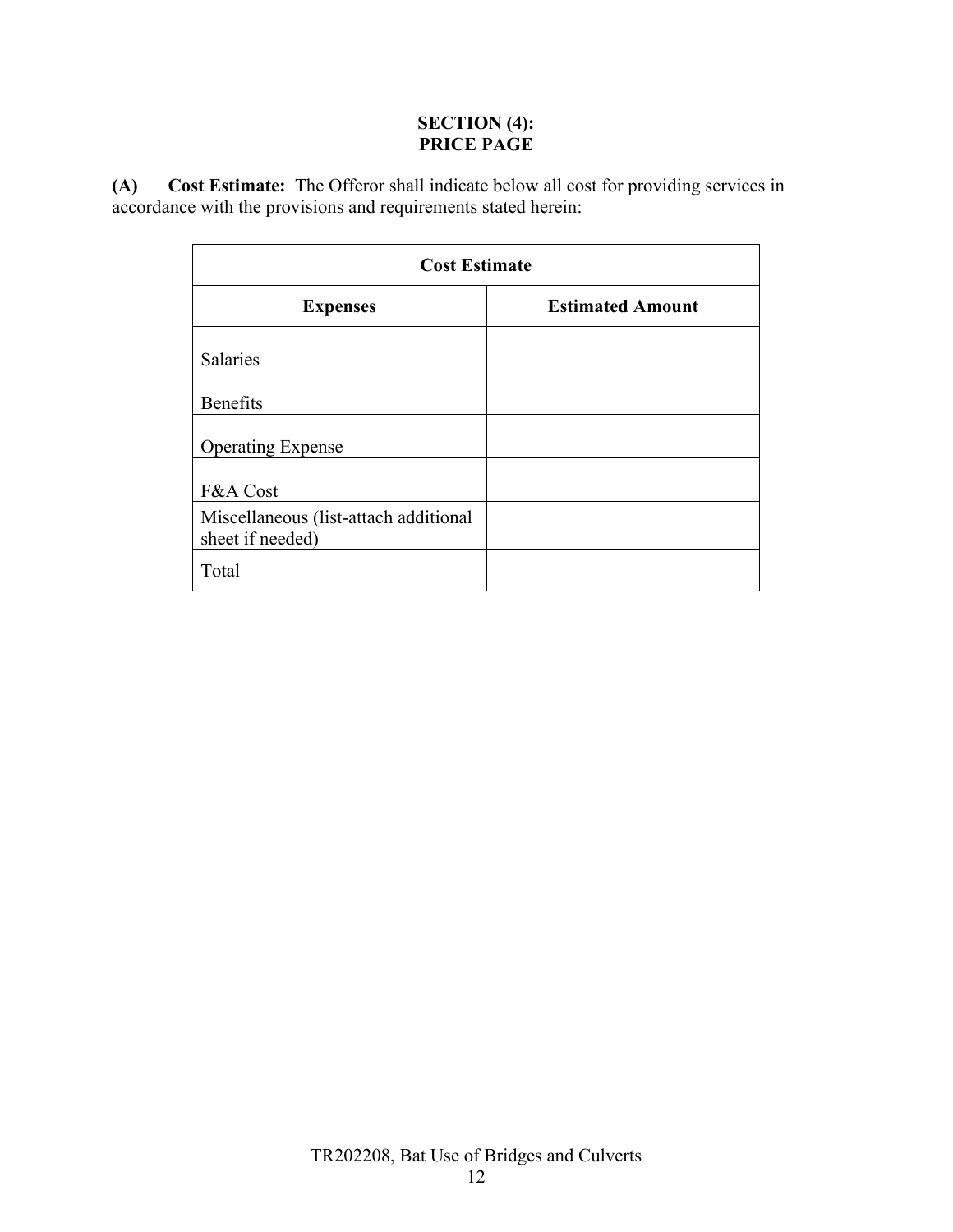#### **SECTION (5): AGREEMENT REQUIREMENTS**

<span id="page-13-0"></span>This RFP shall be governed by the following contract provisions. The award of this RFP is subject to a post-award negotiated contract. These same contract provisions will appear in the post-award negotiated contract. If the parties are unable to agree to terms in the post-award contract, MHTC shall reserve the right to cancel the award of the RFP and contract and select a different Offeror.

<span id="page-13-1"></span>**(A) MHTC's Representative:** MoDOT's Research Director, Jen Harper, is designated as MHTC's representative for the purpose of administering the provisions of the Agreement as defined in Paragraph (E) of this section. MHTC's representative may designate other persons having the authority to act on behalf of MHTC in furtherance of the performance of the Agreement. The Offeror shall fully coordinate its activities for MHTC with those of the Construction and Materials Division. As the work of the Offeror progresses, advice and information on matters covered by the Agreement shall be made available by the Offeror to the Construction and Materials Division throughout the effective period.

<span id="page-13-2"></span>**(B) Release to Public:** No material or reports prepared by the Offeror shall be released to the public without the prior consent of MHTC's representative.

<span id="page-13-3"></span>**(C) Assignment:** The Offeror shall not assign or delegate any interest and shall not transfer any interest in the services to be provided (whether by assignment, delegation, or novation) without the prior written consent of MHTC's representative.

<span id="page-13-4"></span>**(D) Status as Independent Contractor:** The Offeror represents itself to be an independent contractor offering such services to the general public and shall not represent itself or its employees to be an employee of MHTC or MoDOT. Therefore, the Offeror shall assume all legal and financial responsibility for taxes, FICA, employee fringe benefits, workers' compensation, employee insurance, minimum wage requirements, overtime, or other such benefits or obligations.

<span id="page-13-5"></span>**(E) Components of Agreement:** The Agreement between MHTC and the Offeror shall consist of: the RFP and any written amendments thereto, the proposal submitted by the Offeror in the response to the RFP and the post-award contract agreement signed between the parties. However, MHTC reserves the right to clarify any relationship in writing and such written clarification shall govern in case of conflict with the applicable requirements stated in the RFP or the Offeror's proposal. The Offeror is cautioned that its proposal shall be subject to acceptance by MHTC without further clarification.

<span id="page-13-6"></span>**(F) Amendments:** Any change in the Agreement, whether by modification or supplementation, must be accompanied by a formal contract amendment signed and approved by the duly authorized representative of the Offeror and MHTC.

## <span id="page-13-7"></span>**(G) MBE/WBE Participation Encouraged:**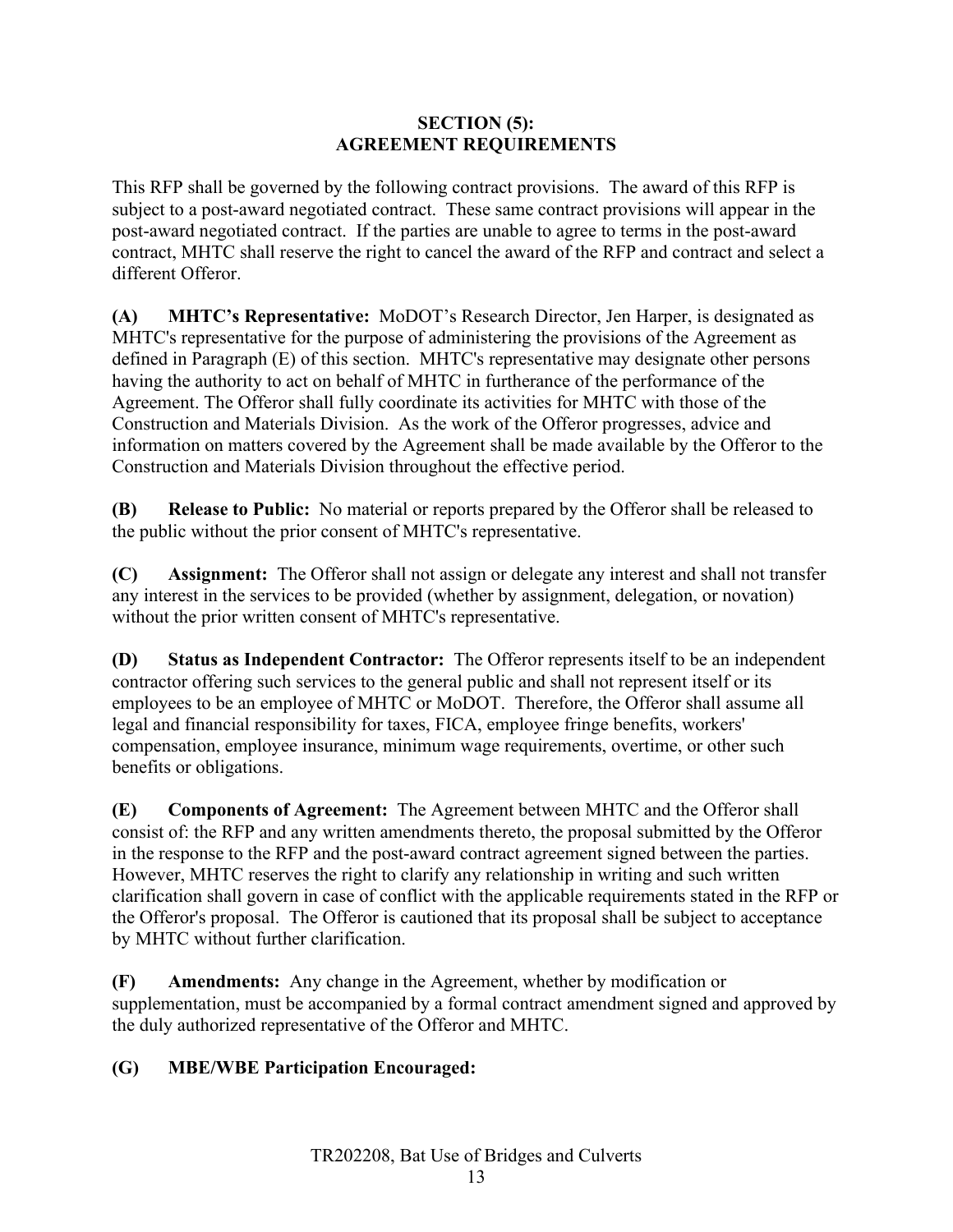- 1. Offerors are encouraged to submit copies of their existing affirmative action programs, if any. Offerors are also encouraged to directly hire minorities and women as direct employees of the Offerors.
- 2. Offerors are encouraged to obtain minority business enterprise (MBE) and women business enterprise (WBE) participation in this work through the use of subcontractors, suppliers, joint ventures, or other arrangements that afford meaningful participation for M/WBEs. Offerors are encouraged to obtain 10% MBE and 5% WBE participation.
- 3. Regardless of which persons or firms, if any, that the Offeror may use as subcontractors or suppliers of goods or services for the services to be provided, the Offeror ultimately remains responsible and liable to MHTC for the complete, accurate and professional quality/performance of these services.

<span id="page-14-0"></span>**(H) Nondiscrimination:** The Offeror shall comply with all state and federal statutes applicable to the Offeror relating to nondiscrimination, including, but not limited to, Chapter 213, RSMo; Title VI and Title VII of Civil Rights Act of 1964 as amended (42 U.S.C. Sections 2000d and 2000e, *et seq.*); and with any provision of the "Americans with Disabilities Act" (42 U.S.C. Section 12101, *et seq*).

<span id="page-14-1"></span>**(I) Executive Order:** The Offeror shall comply with all the provisions of Executive Order 07-13, issued by the Honorable Matt Blunt, Governor of Missouri, on the sixth  $(6<sup>th</sup>)$  day of March, 2007. This Executive Order, which promulgates the State of Missouri's position to not tolerate persons who contract with the state engaging in or supporting illegal activities of employing individuals who are not eligible to work in the United States, is incorporated herein by reference and made a part of this Agreement.

- 1. By signing this Agreement, the Offeror hereby certifies that any employee of the Offeror assigned to perform services under the contract is eligible and authorized to work in the United States in compliance with federal law.
- 2. In the event the Offeror fails to comply with the provisions of the Executive Order 07- 13, or in the event the Commission has reasonable cause to believe that the Offeror has knowingly employed individuals who are not eligible to work in the United States in violation of federal law, the Commission reserves the right to impose such contract sanctions as it may determine to be appropriate, including but not limited to contract cancellation, termination or suspension in whole or in part or both.

<span id="page-14-2"></span>**(J) Incorporation of Provisions:** The Offeror shall include the provisions of Section (3), paragraph I of this Agreement in every subcontract. The Offeror shall take such action with respect to any subcontract as the Commission may direct as a means of enforcing such provisions, including sanctions for noncompliance.

<span id="page-14-3"></span>**(K) Non-employment of Unauthorized Aliens:** Pursuant to Section 285.530, RSMo., no business entity or employer shall knowingly employ, hire for employment, or continue to employ an unauthorized alien to perform work within the State of Missouri. As a condition for the award of any contract or grant in excess of five thousand dollars by the State or by any political subdivision of the State to a business entity, or for any business entity receiving a state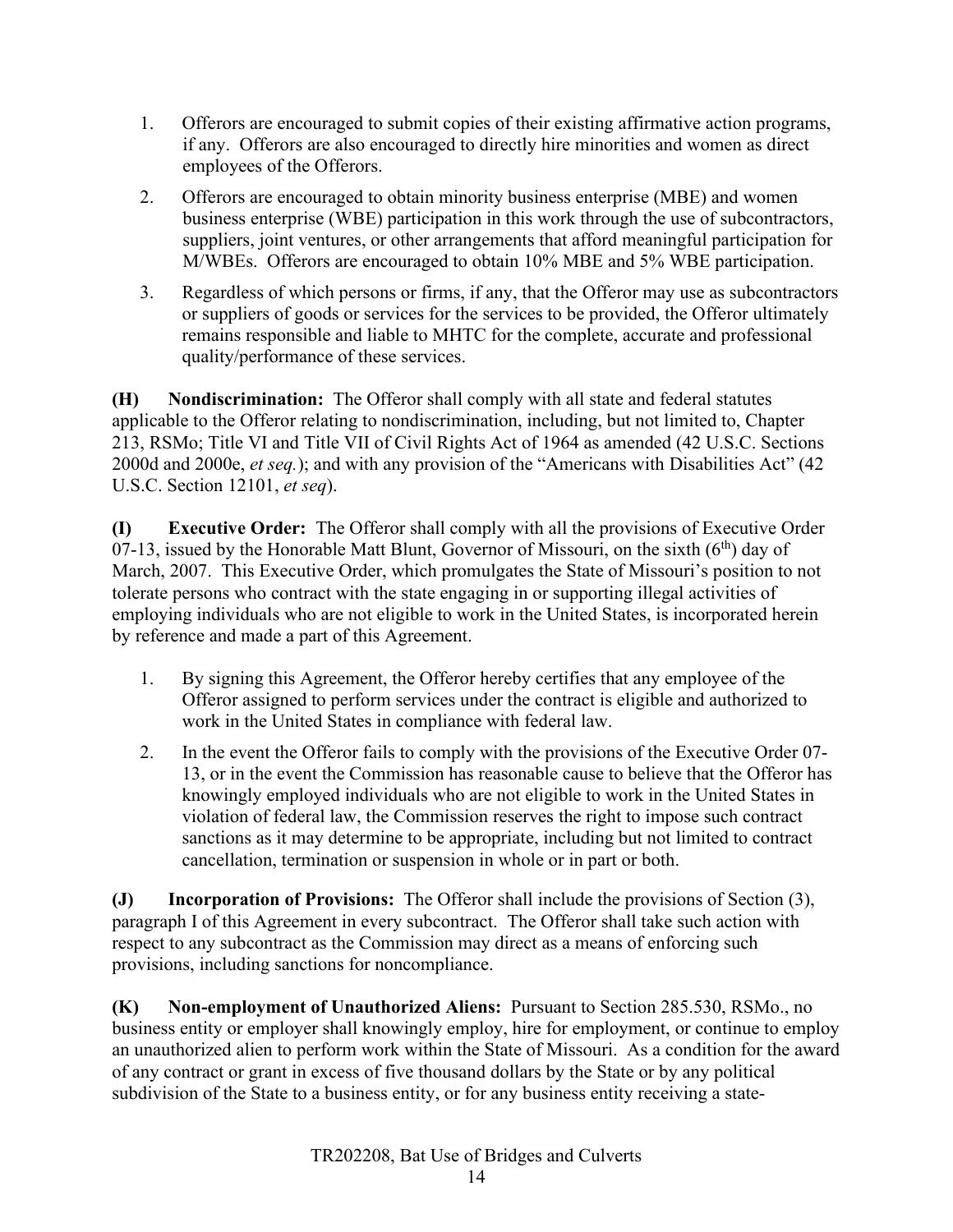administered or subsidized tax credit, tax abatement, or loan from the state, the business entity shall:

1. By sworn affidavit and provision of documentation, affirm its enrollment and participation in a federal work authorization program with respect to the employees working in connection with the contracted services. E-Verify is an example of a federal work authorization program. The business entity must affirm its enrollment and participation in the E-Verify federal work authorization program with respect to the employees proposed to work in connection with the services requested herein by providing acceptable enrollment and participation documentation consisting of **completed** copy of the E-Verify Memorandum of Understanding (MOU). For business entities that are not already enrolled and participating in a federal work authorization program, E-Verify is available at

[http://www.dhs.gov/files/programs/gc\\_1185221678150.shtm.](http://www.dhs.gov/files/programs/gc_1185221678150.shtm)

2. By sworn affidavit, affirm that it does not knowingly employ any person who is an unauthorized alien in connection with the contracted services. A copy of the affidavit referenced herein is provided within this document, attached as Exhibit A.

<span id="page-15-0"></span>**(L) Proof of Lawful Presence for Sole Proprietorships and Partnerships:** If the business entity is a sole proprietorship or partnership, pursuant to Section 208.009, RSMo., each sole proprietor and each general partner shall provide affirmative proof of lawful presence in the United States. Such sole proprietorship or partnership is eligible for temporary public benefits upon submission by each sole proprietor and general partner of a sworn affidavit of his/her lawful presence on the United States until such lawful presence is affirmatively determined, or as otherwise provided by Section 208.009, RSMo. A copy of the affidavit reference herein is provided within this document, attached as Exhibit B.

<span id="page-15-1"></span>**(M) Bankruptcy:** Upon filing for any bankruptcy or insolvency proceeding by or against the Offeror, whether voluntarily, or upon the appointment of a receiver, Offeror, or assignee, for the benefit of creditors, MHTC reserves the right and sole discretion to either cancel the Agreement or affirm the Agreement and hold the Offeror responsible for damages.

<span id="page-15-2"></span>**(N) Law of Missouri to Govern:** The Agreement shall be construed according to the laws of the state of Missouri. The Offeror shall comply with all local, state and federal laws and regulations relating to the performance of the Agreement.

<span id="page-15-3"></span>**(O) Cancellation:** MHTC may cancel this Agreement at any time for a material breach of contractual obligations or for convenience by providing the Offeror with written notice of cancellation. Should MHTC exercise its right to cancel the contract for such reasons, cancellation will become effective upon the date specified in the notice of cancellation sent to the Offeror.

<span id="page-15-4"></span>**(P) Venue:** No action may be brought by either party concerning any matter, thing or dispute arising out of or relating to the terms, performance, nonperformance or otherwise of the Agreement except in the Circuit Court of Cole County, Missouri. The parties agree that the Agreement is entered into at Jefferson City, Missouri, and substantial elements of its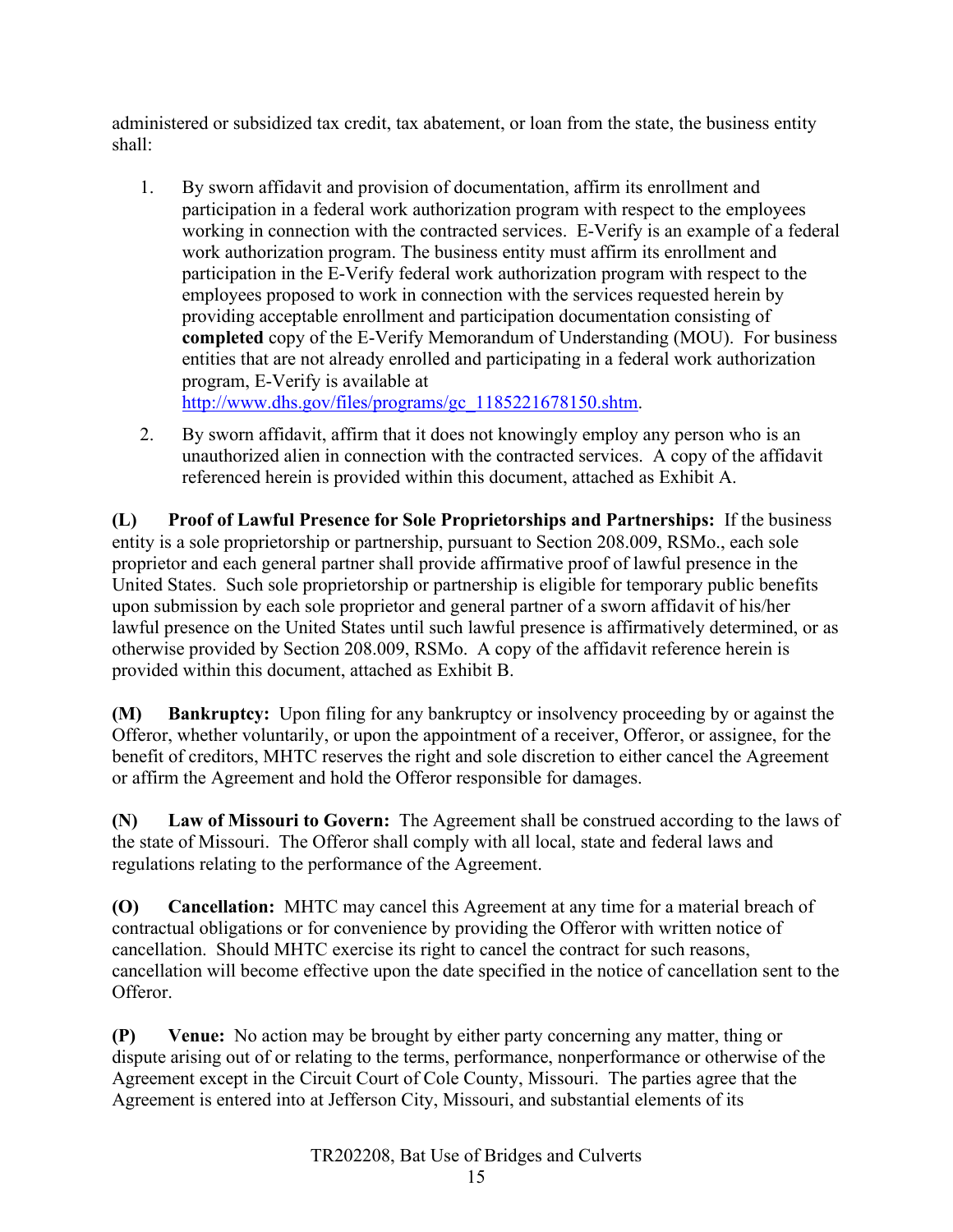performance will take place at or be delivered to Jefferson City, Missouri, by reason of which the Offeror consents to venue of any action against it in Cole County, Missouri.

<span id="page-16-0"></span>**(Q) Ownership of Reports:** All documents, reports, exhibits, etc. produced by the Offeror at the direction of MHTC's representative and information supplied by MHTC's representative shall remain the property of MHTC.

<span id="page-16-1"></span>**(R) Confidentiality:** The Offeror shall not disclose to third parties confidential factual matters provided except as may be required by statute, ordinance, or order of court, or as authorized by MHTC's representative. The Offeror shall notify MHTC immediately of any request for such information.

<span id="page-16-2"></span>**(S) Nonsolicitation:** The Offeror warrants that it has not employed or retained any company or person, other than a bona fide employee working for the Offeror, to solicit or secure the Agreement, and that it has not paid or agreed to pay any percentage, brokerage fee, gift, or any other consideration, contingent upon or resulting from the award or making of the Agreement. For breach or violation of this warranty, MHTC shall have the right to annul the Agreement without liability, or in its discretion, to deduct from the Agreement price or consideration, or otherwise recover the full amount of such fee, commission, percentage, brokerage fee, gift or contingent fee.

<span id="page-16-3"></span>**(T) Conflict of Interest:** The Offeror covenants that it presently has no actual conflict of interest or appearance of conflict of interest and shall not acquire any interest, directly or indirectly, which would conflict in any manner or degree with the performance of the services under this Agreement. The Offeror further covenants that no person having any such known interest shall be employed or conveyed an interest, directly or indirectly, in this Agreement.

<span id="page-16-4"></span>**(U) Maintain Papers:** The Offeror must maintain all working papers and records relating to the Agreement. These records must be made available at all reasonable times at no charge to MHTC and/or the Missouri State Auditor during the term of the Agreement and any extension thereof, and for three (3) years from the date of final payment made under the Agreement.

- 1. MHTC's representative shall have the right to reproduce and/or use any products derived from the Offeror's work without payment of any royalties, fees, etc.
- 2. MHTC's representative shall at all times have the right to audit any and all records pertaining to the services.

<span id="page-16-5"></span>**(V) Indemnification:** The Offeror shall defend, indemnify and hold harmless the Commission, including its members and department employees, from any claim or liability whether based on a claim for damages to real or personal property or to a person for any matter relating to or arising out of the Offeror's performance of its obligations under this Agreement.

# <span id="page-16-6"></span>**(W) Federal Funding Accountability and Transparency Act of 2006:** The

(City/County/Grantee) shall comply with all reporting requirements of the Federal Funding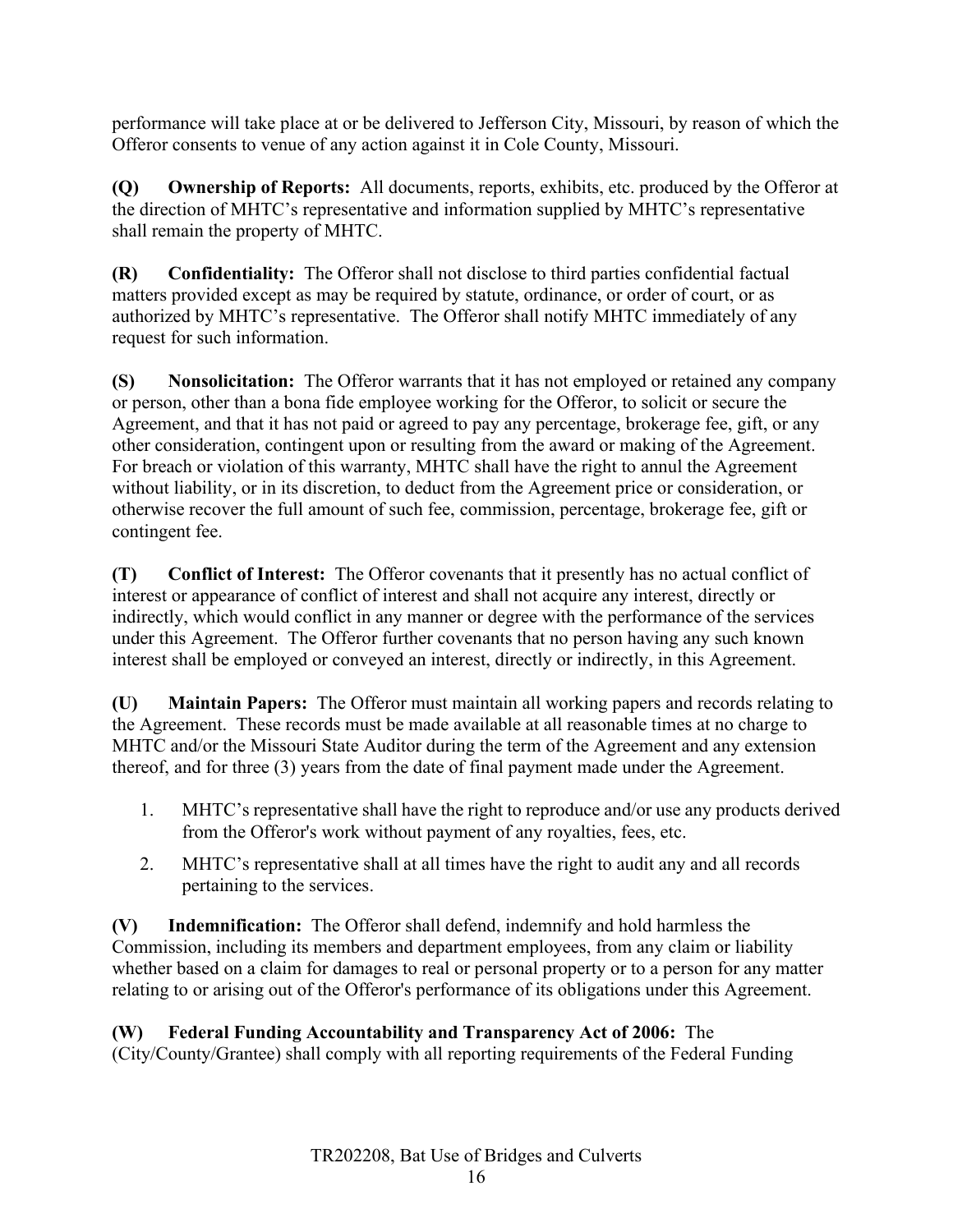Accountability and Transparency Act (FFATA) of 2006, as amended. This Agreement is subject to the award terms within 2 C.F.R. Part 170.

<span id="page-17-0"></span>**(X) Insurance:** Prior to contract signing, the Offeror may be asked about its ability to provide certificates of insurance which meet, or approach, the following coverages:

|    | a. General Liability | Not less than \$500,000 for any one person in a single accident<br>or occurrence, and not less than \$3,000,000 for all claims<br>arising out of a single occurrence; |
|----|----------------------|-----------------------------------------------------------------------------------------------------------------------------------------------------------------------|
| b. |                      | Automobile Liability Not less than \$500,000 for any one person in a single accident<br>or occurrence, and not less than \$3,000,000 for all claims                   |

c. Missouri State Workmen's Compensation policy or equivalent in accordance with state law.

arising out of a single occurrence;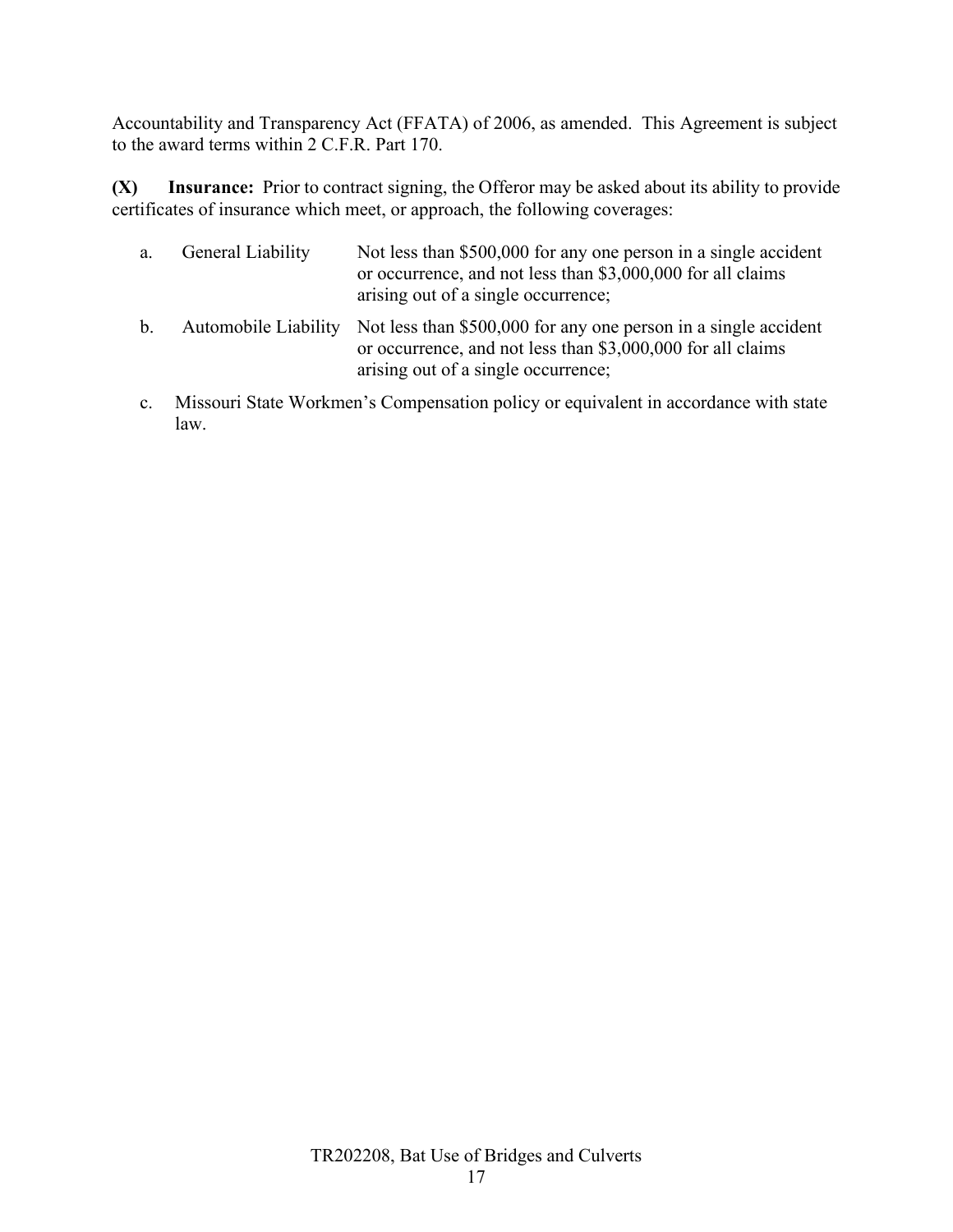# <span id="page-18-0"></span>**EXHIBIT A: ANNUAL WORKER ELIGIBILITY VERIFICATION AFFIDAVIT**

(for joint ventures, a separate affidavit is required for each business entity)

| <b>STATE OF</b>  |    |    |                    |                         |  |
|------------------|----|----|--------------------|-------------------------|--|
| <b>COUNTY OF</b> | SS |    |                    |                         |  |
| On the<br>day of |    | 20 | before me appeared | $\Lambda$ from t moment |  |

personally known to me or proved to me on the basis of satisfactory evidence to be a person whose name is subscribed to this Affiant name affidavit, who being by me duly sworn, stated as follows:

• I, the Affiant, am of sound mind, capable of making this affidavit, and personally certify the facts herein stated, as required by Section 285.530, RSMo, to enter into any contract agreement with the state to perform any job, task, employment, labor, personal services, or any other activity for which compensation is provided, expected, or due, including but not limited to all activities conducted by business entities.

I, the Affiant, am the  $\frac{1}{\text{title}}$  of  $\frac{1}{\text{title}}$ , and I am duly authorized, directed, and/or empowered to act officially and properly on behalf of this business entity. title business name

• I, the Affiant, hereby affirm and warrant that the aforementioned business entity is enrolled in a federal work authorization program operated by the United States Department of Homeland Security, and the aforementioned business entity shall participate in said program to verify the employment eligibility of newly hired employees working in connection with any services contracted by the Missouri Highways and Transportation Commission (MHTC). I have attached documentation to this affidavit to evidence enrollment/participation by the aforementioned business entity in a federal work authorization program, as required by Section 285.530, RSMo.

• I, the Affiant, also hereby affirm and warrant that the aforementioned business entity does not and shall not knowingly employ, in connection with any services contracted by MHTC, any alien who does not have the legal right or authorization under federal law to work in the United States, as defined in 8 U.S.C. § 1324a(h)(3).

• I, the Affiant, am aware and recognize that, unless certain contract and affidavit conditions are satisfied pursuant to Section 285.530, RSMo, the aforementioned business entity may be held liable under Sections 285.525 through 285.550, RSMo, for subcontractors that knowingly employ or continue to employ any unauthorized alien to work within the state of Missouri.

• I, the Affiant, acknowledge that I am signing this affidavit as a free act and deed of the aforementioned business entity and not under duress.

Affiant Signature

\_\_\_\_\_\_\_\_\_\_\_\_\_\_\_\_\_\_\_\_\_\_\_\_\_\_\_\_\_\_\_\_\_\_

\_\_\_\_\_\_\_\_\_\_\_\_\_\_\_\_\_\_\_\_\_\_\_\_\_\_\_\_\_\_\_\_\_\_

Subscribed and sworn to before me in  $\qquad \qquad$ , the day and year first above-written.

city (or county) state

My commission expires:

Notary Public